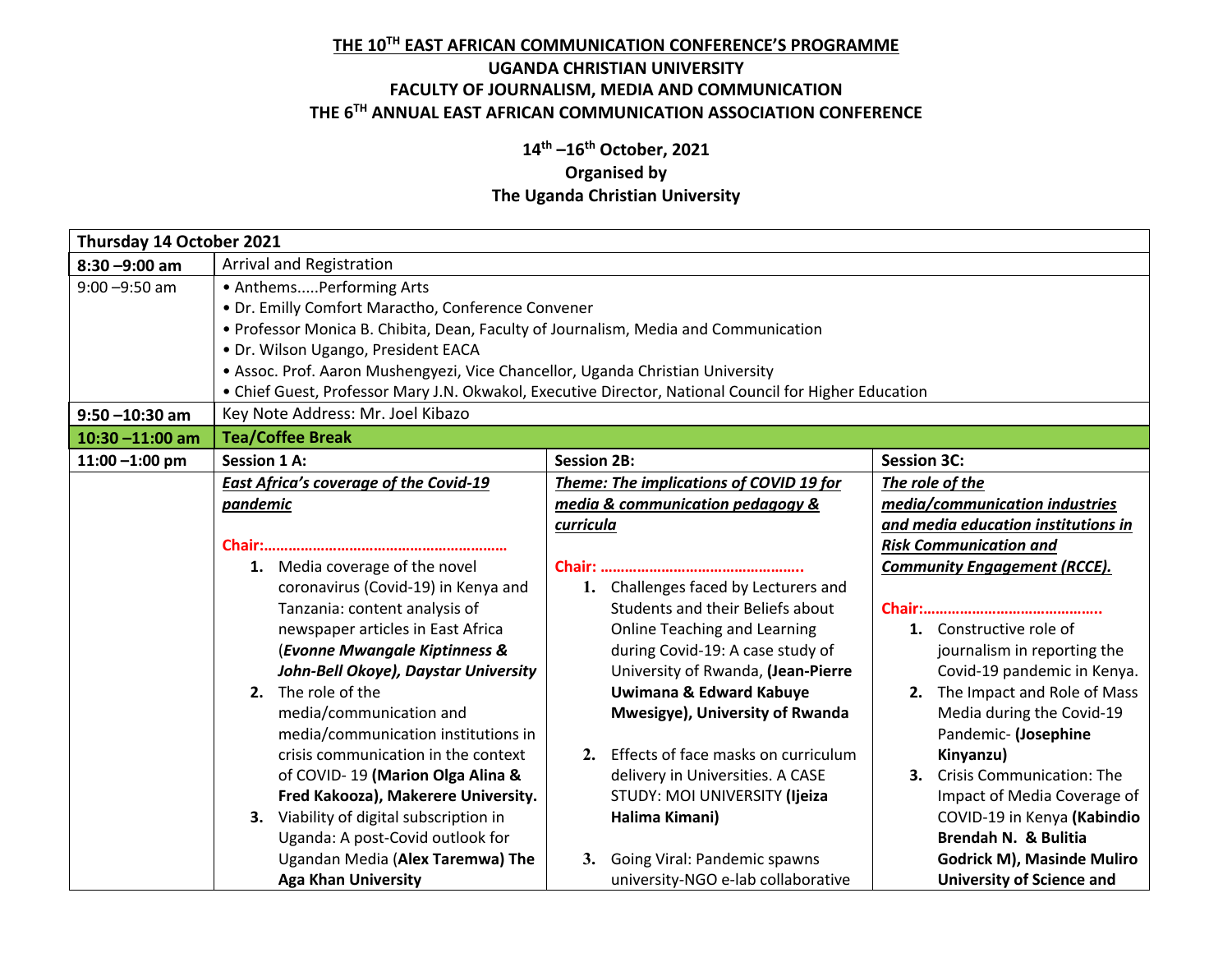|                        | <b>Media coverage of Covid-19. (Solvei</b><br>4.<br><b>Omland &amp; Emilly Comfort</b><br><b>Maractho) NLA University College &amp;</b><br><b>Ugand Christian University</b><br>5. Six decades of African media                                                                                                                                                                                                                                                                                                                                                                           | (John Semakula & Patty Huston-<br>Holm), Uganda Christian University<br>& UCU Partners, NGO based in USA                                                                                                                                                                                                                                                                                                                                                                                                                                                                                | <b>Technology &amp; Maasai Mara</b><br><b>University</b>                                                                                                                                                                                                                                                                                                                           |
|------------------------|-------------------------------------------------------------------------------------------------------------------------------------------------------------------------------------------------------------------------------------------------------------------------------------------------------------------------------------------------------------------------------------------------------------------------------------------------------------------------------------------------------------------------------------------------------------------------------------------|-----------------------------------------------------------------------------------------------------------------------------------------------------------------------------------------------------------------------------------------------------------------------------------------------------------------------------------------------------------------------------------------------------------------------------------------------------------------------------------------------------------------------------------------------------------------------------------------|------------------------------------------------------------------------------------------------------------------------------------------------------------------------------------------------------------------------------------------------------------------------------------------------------------------------------------------------------------------------------------|
|                        | development: An Increasingly<br>liberal donor agenda (Terje                                                                                                                                                                                                                                                                                                                                                                                                                                                                                                                               |                                                                                                                                                                                                                                                                                                                                                                                                                                                                                                                                                                                         |                                                                                                                                                                                                                                                                                                                                                                                    |
|                        | Skjerdal)                                                                                                                                                                                                                                                                                                                                                                                                                                                                                                                                                                                 |                                                                                                                                                                                                                                                                                                                                                                                                                                                                                                                                                                                         |                                                                                                                                                                                                                                                                                                                                                                                    |
| $1:00 - 2:00$ pm       | Lunch Break/ end of day one                                                                                                                                                                                                                                                                                                                                                                                                                                                                                                                                                               |                                                                                                                                                                                                                                                                                                                                                                                                                                                                                                                                                                                         |                                                                                                                                                                                                                                                                                                                                                                                    |
|                        |                                                                                                                                                                                                                                                                                                                                                                                                                                                                                                                                                                                           |                                                                                                                                                                                                                                                                                                                                                                                                                                                                                                                                                                                         |                                                                                                                                                                                                                                                                                                                                                                                    |
| Friday 15 October 2021 |                                                                                                                                                                                                                                                                                                                                                                                                                                                                                                                                                                                           |                                                                                                                                                                                                                                                                                                                                                                                                                                                                                                                                                                                         |                                                                                                                                                                                                                                                                                                                                                                                    |
| $8:30 - 9:00$ am       | Arrival and Registration                                                                                                                                                                                                                                                                                                                                                                                                                                                                                                                                                                  |                                                                                                                                                                                                                                                                                                                                                                                                                                                                                                                                                                                         |                                                                                                                                                                                                                                                                                                                                                                                    |
| $9:00 - 12:15$ pm      | <b>Session 1 A:</b>                                                                                                                                                                                                                                                                                                                                                                                                                                                                                                                                                                       | <b>Session 2B:</b>                                                                                                                                                                                                                                                                                                                                                                                                                                                                                                                                                                      | <b>Session 3C:</b>                                                                                                                                                                                                                                                                                                                                                                 |
|                        | Theme: The state of Journalism &<br>Communication education in East Africa/<br>Theme: The implications of COVID 19                                                                                                                                                                                                                                                                                                                                                                                                                                                                        | Theme: Innovations in media and<br>communication education and practice and<br>their viability for East Africa                                                                                                                                                                                                                                                                                                                                                                                                                                                                          | Theme: Innovations in media and<br>communication education and                                                                                                                                                                                                                                                                                                                     |
|                        | pandemic for the media/communication                                                                                                                                                                                                                                                                                                                                                                                                                                                                                                                                                      |                                                                                                                                                                                                                                                                                                                                                                                                                                                                                                                                                                                         | practice and their viability for East<br><b>Africa</b>                                                                                                                                                                                                                                                                                                                             |
|                        | industry, practice & regulation                                                                                                                                                                                                                                                                                                                                                                                                                                                                                                                                                           |                                                                                                                                                                                                                                                                                                                                                                                                                                                                                                                                                                                         |                                                                                                                                                                                                                                                                                                                                                                                    |
|                        | 1. Understanding, perception and<br>communicating mental health<br>among university students in<br>Uganda. (Angella Napakol,<br><b>Evangeline Nalugya and Elizabeth</b><br>Kitego), Uganda Christian<br><b>University</b><br>2. Covid-19: analyzing the believers'<br>reaction in Kenya (Josephine K.<br>Mule & Lydiah Wambui), Daystar<br>University, Kenya University of<br><b>South Africa (UNISA)</b><br>3. Reporting traumatic events in<br>journalism: Experiences of Kenyan<br>journalists in covering the Covid-19<br>pandemic (Faith Wanjiku), The Aga<br><b>Khan University</b> | 1. Re-conceptualization of trans media<br>approaches in media and<br>communication practices in the East<br>African Context (Juliet Atieno<br>Oduor1 & Molly Anyango Ali2),<br><b>Maasai Mara University &amp;</b><br><b>Maseno University</b><br>Digital tools, working remotely and<br>2.<br>productivity: The Case of Kenya, 6<br>months after the first COVID case<br>was reported (Josephine K. Mule),<br>Daystar University.<br>3. Innovate or suffocate: COVID-19<br>and newspapers' survival in Uganda<br>(Charlotte Ntulume & Sara<br>Namusoga) Makerere University,<br>Uganda | 1. COVID 19: Educators using<br>technology to teach in Kenyan<br>universities (Josephine Mule),<br><b>Daystar University</b><br>2. Analyzing the place of<br>technology in communication:<br>Case study of Kenya during the<br>COVID-19 pandemic (Josephine<br>K Mule), Daystar University<br>3. Constructive role of journalism in<br>reporting the covid-19 pandemic<br>in Kenya |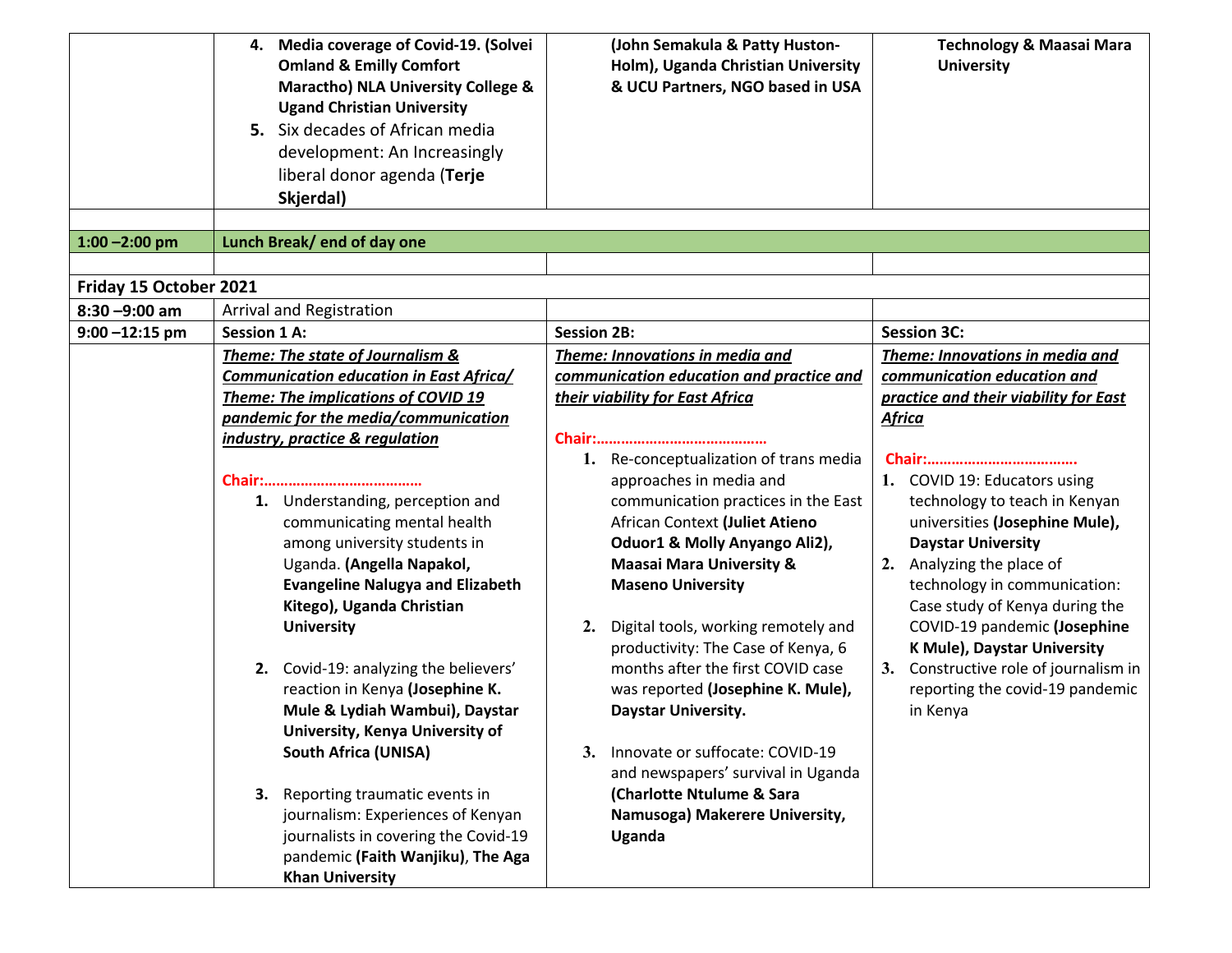|                          | 4. Re-imagining the face of Nigerian<br>Broadcast Journalism: In search of a<br>"New Normal" (Mary Okocha<br>& Stella Oyebanji), University,<br><b>Ibadan &amp; Federal Radio</b> | Murals as visual communication<br>4.<br>tool in the fight against the spread<br>of covid-19: a case of the informal<br>settlements in Kenya. (Benjamin<br><b>Mbatia Kinyanjui)</b> |                                                          |
|--------------------------|-----------------------------------------------------------------------------------------------------------------------------------------------------------------------------------|------------------------------------------------------------------------------------------------------------------------------------------------------------------------------------|----------------------------------------------------------|
|                          | <b>Corporation of Nigeria, Ibadan in</b>                                                                                                                                          |                                                                                                                                                                                    |                                                          |
|                          | <b>Nigeria</b>                                                                                                                                                                    |                                                                                                                                                                                    |                                                          |
| $12:15 - 12:45$ pm       | <b>Tea/Coffee Break</b>                                                                                                                                                           |                                                                                                                                                                                    |                                                          |
| $12:45 - 1:15$ pm        | Key Note Address: Prof. Guy Gerger, UNESCO                                                                                                                                        |                                                                                                                                                                                    |                                                          |
| 1: $15 - 2:00$ pm        | Lunch Break/end of day two                                                                                                                                                        |                                                                                                                                                                                    |                                                          |
|                          |                                                                                                                                                                                   |                                                                                                                                                                                    |                                                          |
| Saturday 16 October 2021 |                                                                                                                                                                                   |                                                                                                                                                                                    |                                                          |
| $8:30 - 10:30$ am        | Key Note Address: Prof. George Nyabuga                                                                                                                                            |                                                                                                                                                                                    |                                                          |
|                          |                                                                                                                                                                                   |                                                                                                                                                                                    |                                                          |
| $10:30 - 11:00$ am       | <b>Tea/Coffee Break</b>                                                                                                                                                           |                                                                                                                                                                                    |                                                          |
| $11:00 - 1:00$ pm        | <b>Session 1 A:</b>                                                                                                                                                               | <b>Session 2B:</b>                                                                                                                                                                 | <b>Session 3C:</b>                                       |
| $11:00 - 1:00$ pm        | <b>Theme: Communicating Covid-19</b>                                                                                                                                              | <b>Infodemics and Covid-19</b>                                                                                                                                                     | <b>Covid-19 implications for the</b>                     |
|                          |                                                                                                                                                                                   |                                                                                                                                                                                    | viability of the media and<br>communication industries   |
|                          | 1. "Communicating the Reality of                                                                                                                                                  | 1. Diffusion of COVID-19                                                                                                                                                           | Chair:                                                   |
|                          | COVID-19 Pandemic and                                                                                                                                                             | misinformation in Kenyan Twitter                                                                                                                                                   |                                                          |
|                          | <b>Transforming Perspectives among</b>                                                                                                                                            | Conversations (John Ndavula &                                                                                                                                                      | <b>Theme: Communicating Covid-19</b>                     |
|                          | <b>Ugandan Population: A</b>                                                                                                                                                      | Anne Munuku), Murang'a                                                                                                                                                             | 1. Reporting of Covid -19 By                             |
|                          | Hermeneutical Approach"- (Simon                                                                                                                                                   | <b>University of Technology &amp; Islamic</b>                                                                                                                                      | Daily Nation & Sunday                                    |
|                          | Masiga), Makerere University                                                                                                                                                      | <b>University of Kenya</b>                                                                                                                                                         | Nation between March 2020                                |
|                          | <b>Perceptions Towards</b><br>2.                                                                                                                                                  | 2. Fake COVID-19 news myth-busting:                                                                                                                                                | And December 2020: A                                     |
|                          | <b>Communication Strategies Used By</b><br>Kenya Government To Increase                                                                                                           | Source credibility in countering the<br>coronavirus (Obyerodhyambo &                                                                                                               | content Analysis. (Njeru<br><b>Abraham Kirea, Purity</b> |
|                          | Uptake Of Covid 19 Vaccine (Daniel                                                                                                                                                | Wambui Wamunyu)                                                                                                                                                                    | Kathure & Christopher                                    |
|                          | <b>Robert Aswani), Daystar University</b>                                                                                                                                         | 3. Managing the COVID-19 infodemics:                                                                                                                                               | Onyango Wasiaya)                                         |
|                          | 3. Digital media literacy: an analysis                                                                                                                                            | Media coverage of the COVID-19                                                                                                                                                     | 2. Health Communication in                               |
|                          | of potency of online newspaper                                                                                                                                                    | pandemic in Kenya amidst                                                                                                                                                           | the Management of COVID                                  |
|                          | reporting on covid-19 pandemic                                                                                                                                                    | misinformation and disinformation                                                                                                                                                  | 19 pandemic (W. Ugangu &                                 |
|                          | in Kenya (                                                                                                                                                                        | (Ruth Aoko Owino), Kabarak                                                                                                                                                         | <b>Evelyne Wangechi)</b>                                 |
|                          | <b>Nicholas Anyuor, Emojong</b>                                                                                                                                                   | <b>University</b>                                                                                                                                                                  | 3. Perception of COVID-19                                |
|                          | Emukule & Rose Achieng), Rongo                                                                                                                                                    | <b>Misinformation and Mistrust</b><br>4.<br>around COVID-19 Government                                                                                                             | related vaccination among<br>priority groups in Uganda.  |
|                          | <b>University</b>                                                                                                                                                                 | <b>Generated Information: A</b>                                                                                                                                                    | (Angella Napakol & Samuel                                |